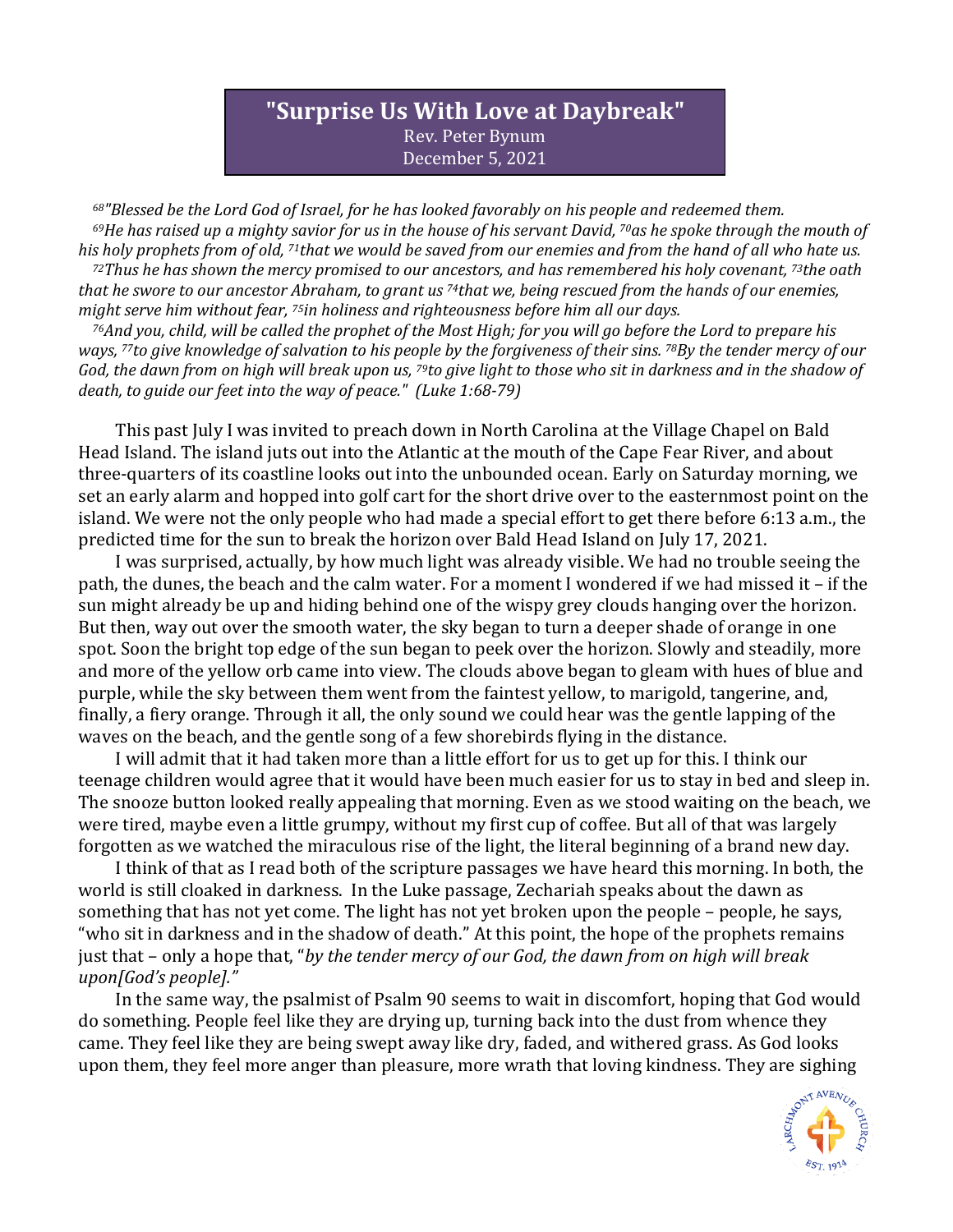like an old man about to die, his fleeting breath about to fail after a lifetime of toil and trouble. "*How long?*" the psalmist cries. "*How long do we have to wait? How long before you start treating your people with kindness again?*"

Now, imagine how it would be if this went on for a while… if it went on for years… or if it went on for generations. I think about how easy it is for us to get frustrated when we encounter repeated disappointments. Most of us know people who have become jaded about relationships – perhaps because a cherished one turned sour, or someone they trusted let them down. Or perhaps they felt like they were wandering around in the dark, waiting so long for something good to come along, but it never does. They have sat in the darkness with hope and anticipation, constantly watching the horizon for something new and good to dawn, but it never does. And eventually, they just quit looking for the sun to come up.

As I said, it was pretty hard for us to get up to go see the sunrise over Bald Head that summer. It was hard, but we had an advantage. We knew the sun was coming up. And not only that, we knew exactly when it would be coming up. It was right there on the chart: July 17th/Bald Head Island, NC/ Sunrise at 6:13 A.M. Eastern Daylight Time. But imagine if we had gotten up every day that week wanting to see the dawn, not knowing if it would come. Rousing ourselves out of bed in the hope of a sighting that day after day, week after week, month after month never came -- we would probably quit looking. Like a castaway on a deserted island who watches the horizon hoping against hope that rescue might come, but going day after day without sighting a plane, or a boat, or even a plume of steam on the horizon. At some point most of us would get jaded, feel helpless, hopeless, cynical that help would ever come.

Stephen Colbert is a funny guy but he is also a faithful and thoughtful guy. Raised in a solid Catholic family, he still goes home to Charleston every Christmas to attend mass at the church of his youth with his family. In many ways, he sees the world through the eyes of his faith. In one of his more serious moments, Colbert said this:

"Cynicism masquerades as wisdom, but it is the farthest thing from it… because cynics don't learn anything… because cynicism is a self-imposed blindness, a rejection of the world because we are afraid it will hurt us or disappoint us." $1$ 

The point that I hope we will see – both from the faithful prophecy of Zechariah in Luke 1, and the tenacious faith of the psalmist in Psalm 90, is that neither of them got to that point. They both had good reason to be jaded and cynical. They both had good reason to be afraid or how the world can hurt us or disappoint us. Heck, Zechariah and Elizabeth had been hoping for a child for years, looking forward to the day when they might be parents, but they had been disappointed again and again and again. Then, when an angel shows up to tell him he was about to be a dad, he gets struck dumb on the spot because he had the audacity to wonder aloud if that might really happen. But then it really did happen, and Zechariah found hope that he thought he had lost a long time ago. And the birth of his son made it possible for him to dare to trust that something even greater was coming. In that moment, his tongue was loosed and he spoke the hope that gives shape to the entire gospel: the hope that *"the dawn from on high"* was about to break upon the world, "*to give light to those who sit in darkness and in the shadow of death, to guide our feet into the way of peace."*

In the same way, the psalmist found a way to cling to hope that for most would have been squelched and squashed a long, long time ago. He is a realist. He knows the people have been waiting. He knows the people have come to expect the worst… that kindness from God was the last

<sup>1</sup> <https://www.goodreads.com/quotes/tag/cynicism>